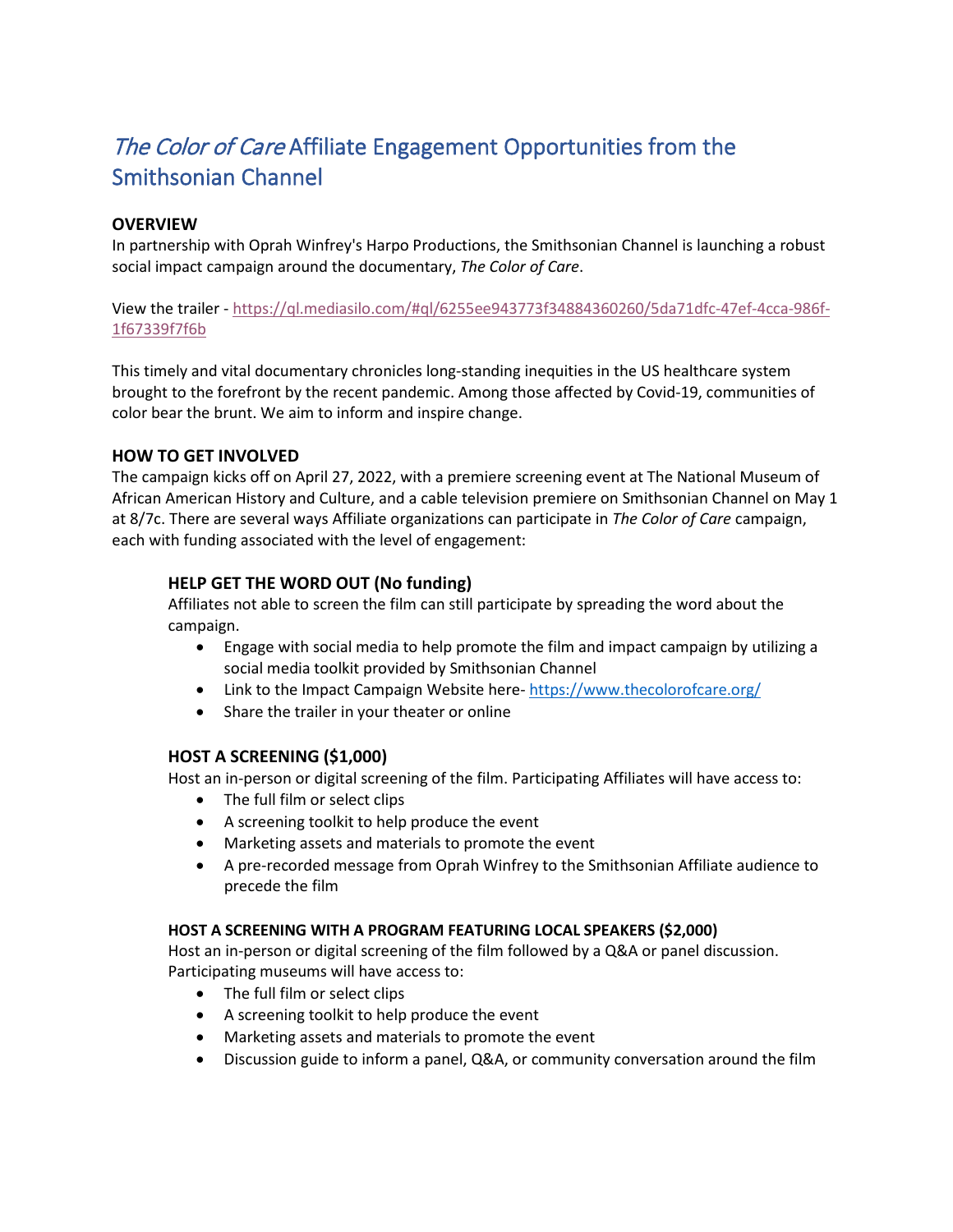- Depending on your location, we can help facilitate connections with experts, advocates, the filmmakers, or even people highlighted in the film to participate in your panel discussions
- A pre-recorded message from Oprah Winfrey to the Smithsonian Affiliate audience to precede the film

#### **HOST A SCREENING PLUS A PROGRAM WITH LOCAL SPEAKERS IN COLLABORATION WITH AT LEAST ONE COMMUNITY PARTNER (E.G. NON-PROFIT, HEALTH CENTER, SCHOOL, ETC.) (\$3,000)**

- The full film or select clips
- A screening toolkit to help produce the event
- Marketing assets and materials to promote the event
- Discussion guide to inform a panel, Q&A, or community conversation around the film
- Depending on your location, we can help facilitate connections with experts, advocates, the filmmakers, or even people highlighted in the film to participate in your panel discussions
- A pre-recorded message from Oprah Winfrey to the Smithsonian Affiliate audience to precede the film

### **TIMELINE AND NEXT STEPS**

Affiliates interested in any of the funded opportunities can **apply online. Deadline is May 18, 2022** Apply here-<https://affiliations.si.edu/color-of-care-affiliate-funding-application/>

Screenings and events must take place **May through December 31, 2022**

To receive funding, participating Affiliates will submit the following at the conclusion of any events and/or screenings:

- Attendance numbers (online and in-person)
- Photographs with credit and captions
- Examples of promotional materials and social media posts
- Final report summarizing event and overall feedback (evaluation questions will be provided)

### **TRANSCRIPT OF APPLICATION**

You cannot save and return to the application. Please review the required material before beginning your application:

- Affiliate Organization
- City/State
- Primary Point of Contact Name
- Primary Contact Title
- Primary Contact Email
- Primary Contact Phone
- Please select which funding opportunity you are applying for:
	- o Host a screening (\$1,000)
	- o Host a screening with a program featuring local speakers (\$2,000)
	- $\circ$  Host a screening + program with local speakers in collaboration with at least one community partner (e.g. non-profit, health center, school, etc.) (\$3,000)